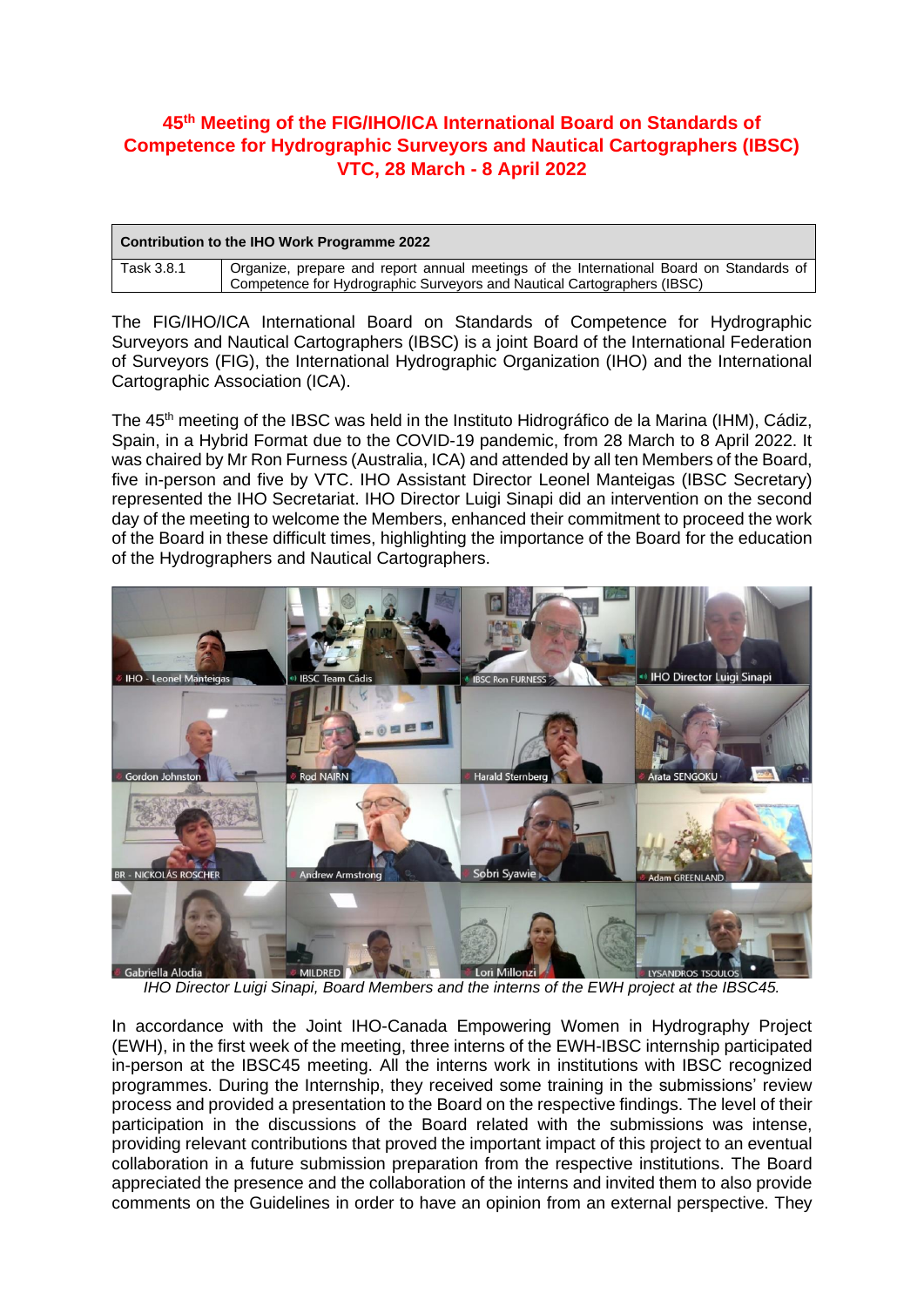provided a presentation on this topic, highlighting several recommendations and comments. After this successful project, the Members stated their interest in having other internships in the next meetings.



*The IBSC Members with the Vice-Director of the IHM and the Director of the School and the interns of the EWH project at the IBSC45*

On the afternoon of 6 April, the Board was invited to visit the Instituto Hidrográfico de la Marina and was received by the Director and his staff.

The Hybrid format increased the level of challenge of the meeting, as normally the Board meets for more than 7 hours per day. Due to the Hybrid format and the different time zones of the participants (Board members and delegates of submitting institutions), the daily duration of the meeting and the related discussions were reduced to 5 hours of plenary meeting, with some additional hours of work done by the respective in-person and VTC groups.

During the meeting the Board assessed 13 applications for recognition of hydrographic (9) and cartographic (1) programmes and (3) schemes of individual competency recognition received from 9 Countries. Two of the submitted schemes were not recognized before. Out of the 13 submissions, 3 were "Recognized", 7 "Could be recognized" receiving conditions to meet and 3 were "Not recognized". However, in the effort to allow more programs to be recognized, in addition to the 7 submissions with conditions to be recognized, the Board offered to the 3 non-recognized submissions the possibility to submit new versions intersessionally.

During the meeting it was also necessary to discuss and approve other important working items such as the Board Work Programme and establish a list of priority Institutions to be visited when the situation allows. Due to the need to increase the number of members of the Board, the IBSC will propose to IRCC a new version of the Terms of Reference to include two additional members from ICA.